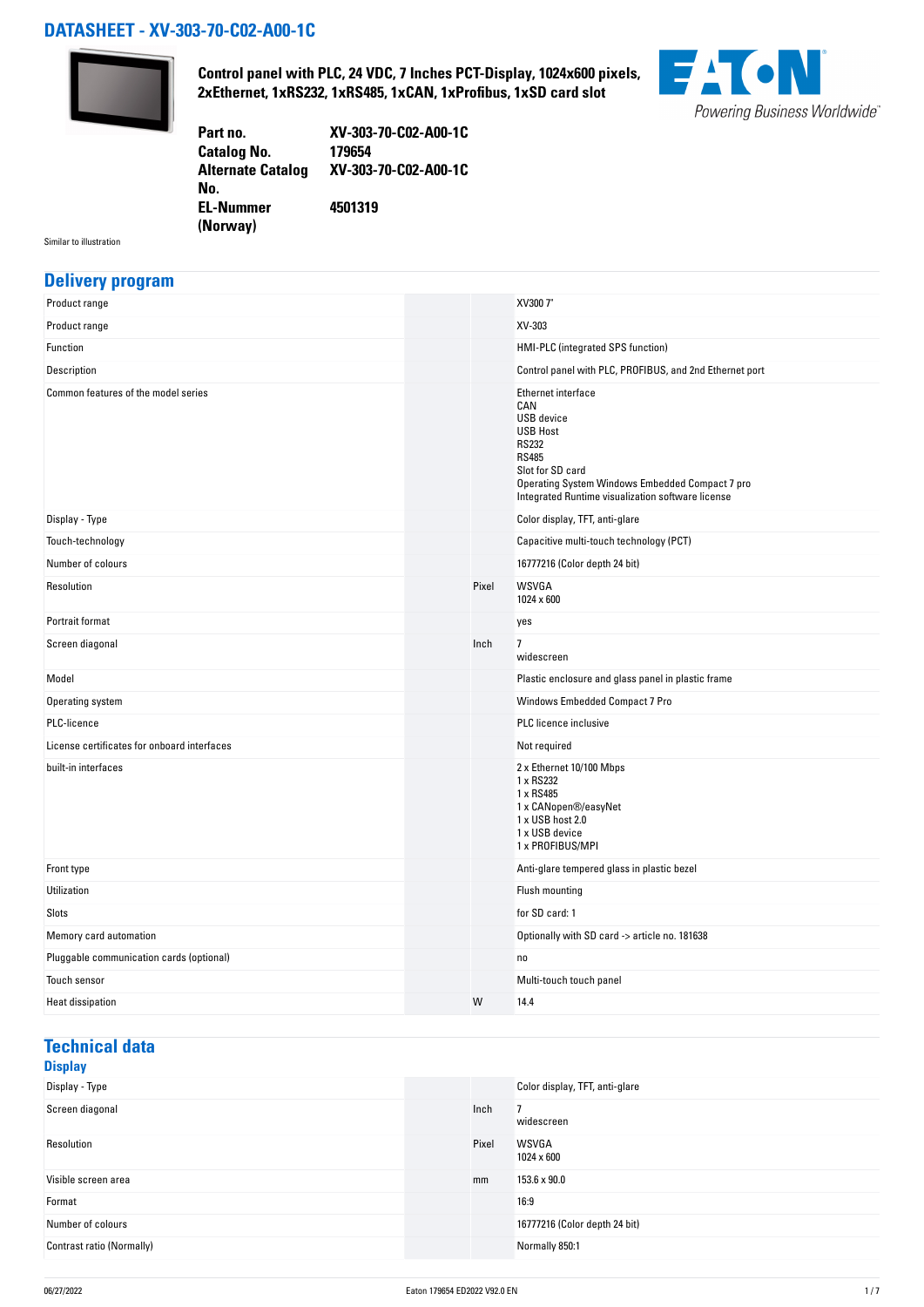| <b>Brightness</b>                    |                  | cd/m <sup>2</sup> | Normally 400                                                                                                                                                                                                       |
|--------------------------------------|------------------|-------------------|--------------------------------------------------------------------------------------------------------------------------------------------------------------------------------------------------------------------|
| Back-lighting                        |                  |                   | LED<br>dimmable via software                                                                                                                                                                                       |
| Service life of back-lighting        |                  | h                 | Normally 50000                                                                                                                                                                                                     |
| <b>Operation</b>                     |                  |                   |                                                                                                                                                                                                                    |
| Technology                           |                  |                   | Projected Capacitive Touch (PCT)                                                                                                                                                                                   |
| Touch sensor                         |                  |                   | Multi-touch touch panel                                                                                                                                                                                            |
| <b>System</b>                        |                  |                   |                                                                                                                                                                                                                    |
| Processor                            |                  |                   | ARM Cortex-A9 800 MHz                                                                                                                                                                                              |
| Internal memory                      |                  |                   | DRAM: 512 MB RAM<br>Flash: 1GB SLC<br>NVRAM: 128kB Retain                                                                                                                                                          |
| <b>External memory</b>               |                  |                   | SD card, Type: SDSC, SDHC                                                                                                                                                                                          |
| Cooling                              |                  |                   | Fanless CPU and system cooling, natural convection-based passive cooling                                                                                                                                           |
| Back-up of real-time clock           |                  |                   |                                                                                                                                                                                                                    |
| Battery (service life)               |                  |                   | non-replaceable, BR2330 soldered in                                                                                                                                                                                |
| Backup (time at zero voltage)        |                  |                   | Normally 10 years                                                                                                                                                                                                  |
| <b>Engineering</b>                   |                  |                   |                                                                                                                                                                                                                    |
| Visualisation software               |                  |                   | <b>GALILEO</b>                                                                                                                                                                                                     |
|                                      |                  |                   | XSOFT-CODESYS                                                                                                                                                                                                      |
| PLC-Programming software             |                  |                   | XSOFT-CODESYS-2<br>XSOFT-CODESYS-3                                                                                                                                                                                 |
| Target and web visualization         |                  |                   | Yes                                                                                                                                                                                                                |
| PLC-licence                          |                  |                   | PLC licence inclusive                                                                                                                                                                                              |
| Operating system                     |                  |                   | Windows Embedded Compact 7 Pro                                                                                                                                                                                     |
| <b>Interfaces, communication</b>     |                  |                   |                                                                                                                                                                                                                    |
| built-in interfaces                  |                  |                   | 2 x Ethernet 10/100 Mbps<br>1 x RS232<br>1 x RS485<br>1 x CANopen®/easyNet<br>1 x USB host 2.0<br>1 x USB device<br>1 x PROFIBUS/MPI                                                                               |
| <b>USB Host</b>                      |                  |                   | USB 2.0, not galvanically isolated                                                                                                                                                                                 |
| <b>USB</b> device                    |                  |                   | USB 2.0, not galvanically isolated                                                                                                                                                                                 |
| <b>RS-232</b>                        |                  |                   | Not galvanically isolated, 9-pin D-sub plug, UNC                                                                                                                                                                   |
| <b>RS-485</b>                        |                  |                   | Not galvanically isolated, 9-pin D-sub plug, UNC                                                                                                                                                                   |
| CAN                                  |                  |                   | Not galvanically isolated, 9-pin D-sub plug, UNC                                                                                                                                                                   |
| Profibus                             |                  |                   | PROFIBUS-DP, not galvanically isolated, 9 pole SUB-D socket, UNC                                                                                                                                                   |
| Slots                                |                  |                   | for SD card: 1                                                                                                                                                                                                     |
| Ethernet                             |                  |                   | 10/100 Mbps                                                                                                                                                                                                        |
| <b>MPI</b>                           |                  |                   | Yes                                                                                                                                                                                                                |
| <b>Power supply</b>                  |                  |                   |                                                                                                                                                                                                                    |
| Nominal voltage                      |                  |                   | 24 V DC SELV (safety extra low voltage)                                                                                                                                                                            |
| permissible voltage                  |                  |                   | Effective: 19.2-30.0 V DC (rated operating voltage -20%/+25%)<br>Absolute with ripple: 18,0-31,2 V DC<br>Battery powered: 18,0-31,2 V DC (rated operating voltage -25%/+30%)<br>35 V DC for a duration of < 100 ms |
| Voltage dips                         |                  | ms                | $\leq$ 10 ms from rated voltage (24 V DC)<br>5 ms from undervoltage (19.2 V DC)                                                                                                                                    |
| Power consumption                    | $P_{\text{max}}$ | W                 | 14.4                                                                                                                                                                                                               |
| Power consumption                    |                  | W                 | Normally 14                                                                                                                                                                                                        |
| <b>Heat dissipation</b>              |                  | W                 | 14.4                                                                                                                                                                                                               |
| Note on heat dissipation             |                  |                   | Heat dissipation with power consumption for 24 V<br>11.9 W for basic device + 2.5 W for USB module                                                                                                                 |
| Protection against polarity reversal |                  |                   | yes                                                                                                                                                                                                                |
| Type of fuse                         |                  |                   | Yes (fuse not accessible)                                                                                                                                                                                          |
| Potential isolation                  |                  |                   | no                                                                                                                                                                                                                 |
| <b>General</b>                       |                  |                   |                                                                                                                                                                                                                    |
| Housing material                     |                  |                   | Insulated material black                                                                                                                                                                                           |
| Front type                           |                  |                   | Anti-glare tempered glass in plastic bezel                                                                                                                                                                         |
| Dimensions (W x H x D)               |                  | mm                | 196 x 135 x 51                                                                                                                                                                                                     |
| flush mounted                        |                  |                   | Clearance: $W \times H \times D \ge 30$ mm (1.18")<br>Inclination from vertical: ±45° (if using natural convection)                                                                                                |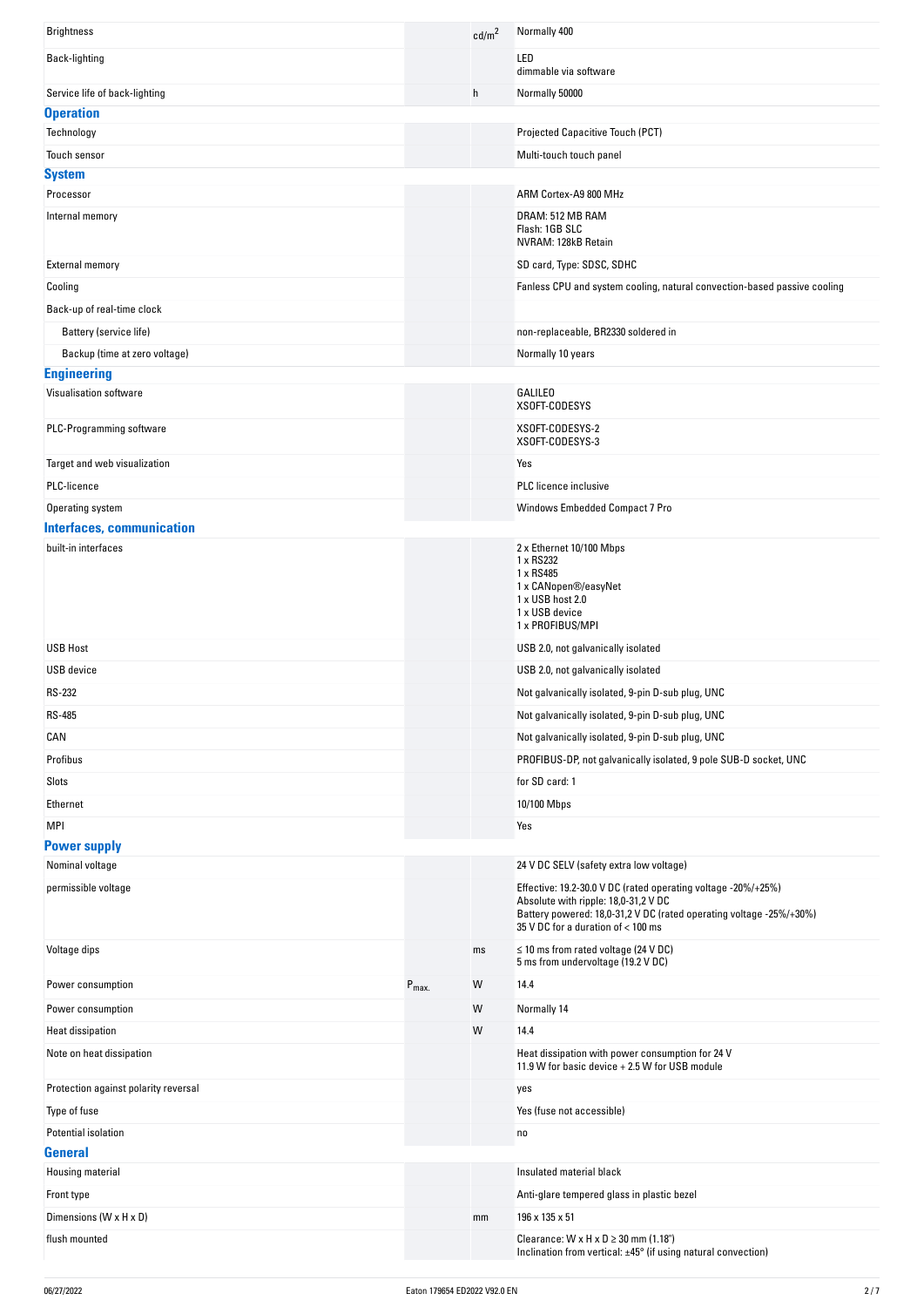|                                                     |   |               | Material thickness at the installation cutout: min. 2 mm (0.08"), max. 5 mm (0.2")                                  |
|-----------------------------------------------------|---|---------------|---------------------------------------------------------------------------------------------------------------------|
| Weight                                              |   | kg            | 0.74                                                                                                                |
| Degree of protection (IEC/EN 60529, EN50178, VBG 4) |   |               | IP65 (in the front as per EN 60529-1), IP20 (on rear as per EN 60529-1)<br>NEMA 4X<br>NEMA12 (as per NEMA 250-2003) |
| Approvals                                           |   |               |                                                                                                                     |
| Approvals                                           |   |               | cUL 61010-2-201                                                                                                     |
| shipping classification                             |   |               | DNV GL                                                                                                              |
|                                                     |   |               | ARY APPROVED APON<br><b>DNV·GL</b><br>MARITIME                                                                      |
| Applied standards and directives                    |   |               |                                                                                                                     |
| EMC                                                 |   |               | 2004/108/EEC                                                                                                        |
| Emitted interference                                |   |               | IEC/EN 61000-6-4                                                                                                    |
| Interference immunity                               |   |               | IEC/EN 61000-6-2                                                                                                    |
| Product standards                                   |   |               | EN50178/IEC/EN 61131-2                                                                                              |
| Mechanical shock resistance                         |   | $\mathfrak g$ | 15g / 11ms                                                                                                          |
| Vibration                                           |   |               | $59$ Hz + - 3.5 mm<br>$960$ Hz + - 0.15 mm<br>60150 Hz $\pm$ 2 g                                                    |
| Free fall, packaged                                 |   | m             | IEC/EN 60068-2-31                                                                                                   |
| RoHS                                                |   |               | conform                                                                                                             |
| <b>Environmental conditions</b>                     |   |               |                                                                                                                     |
| Climatic environmental conditions                   |   |               |                                                                                                                     |
| Climatic proofing                                   |   |               | Cold to EN 60068-2-1<br>Dry heat to IEC 60068-2-2<br>Damp heat as per EN 60068-2-3                                  |
| Air pressure (operation)                            |   | hPa           | 795 - 1080                                                                                                          |
| Temperature                                         |   |               |                                                                                                                     |
| Storage / Transport                                 | θ | $^{\circ}$ C  | $-20 - +60$                                                                                                         |
| Operating ambient temperature min.                  |   | $^{\circ}$ C  | $\pmb{0}$                                                                                                           |
| Operating ambient temperature max.                  |   | °C            | $+50$                                                                                                               |
| <b>Relative humidity</b>                            |   |               |                                                                                                                     |
| Condensation                                        |   |               | Non-condensing                                                                                                      |
| <b>Relative humidity</b>                            |   |               | 10 - 95%, non-condensing                                                                                            |
|                                                     |   |               |                                                                                                                     |

# **Design verification as per IEC/EN 61439**

| Technical data for design verification                                                                                    |                   |    |                                                                                    |
|---------------------------------------------------------------------------------------------------------------------------|-------------------|----|------------------------------------------------------------------------------------|
| Rated operational current for specified heat dissipation                                                                  | ı,                | A  | 0                                                                                  |
| Heat dissipation per pole, current-dependent                                                                              | $P_{\text{vid}}$  | W  | 0                                                                                  |
| Equipment heat dissipation, current-dependent                                                                             | $P_{\text{vid}}$  | W  | 0                                                                                  |
| Static heat dissipation, non-current-dependent                                                                            | $P_{VS}$          | W  | 14.4                                                                               |
| Heat dissipation capacity                                                                                                 | $P_{\text{diss}}$ | W  | 0                                                                                  |
| Operating ambient temperature min.                                                                                        |                   | °C | 0                                                                                  |
| Operating ambient temperature max.                                                                                        |                   | °C | 50                                                                                 |
| <b>Degree of Protection</b>                                                                                               |                   |    | IP65 (in the front as per EN 60529-1), IP20 (on rear as per EN 60529-1)<br>NEMA 4X |
| IEC/EN 61439 design verification                                                                                          |                   |    |                                                                                    |
| 10.2 Strength of materials and parts                                                                                      |                   |    |                                                                                    |
| 10.2.2 Corrosion resistance                                                                                               |                   |    | Meets the product standard's requirements.                                         |
| 10.2.3.1 Verification of thermal stability of enclosures                                                                  |                   |    | Meets the product standard's requirements.                                         |
| 10.2.3.2 Verification of resistance of insulating materials to normal heat                                                |                   |    | Meets the product standard's requirements.                                         |
| 10.2.3.3 Verification of resistance of insulating materials to abnormal heat<br>and fire due to internal electric effects |                   |    | Meets the product standard's requirements.                                         |
| 10.2.4 Resistance to ultra-violet (UV) radiation                                                                          |                   |    | Please enquire                                                                     |
| 10.2.5 Lifting                                                                                                            |                   |    | Does not apply, since the entire switchgear needs to be evaluated.                 |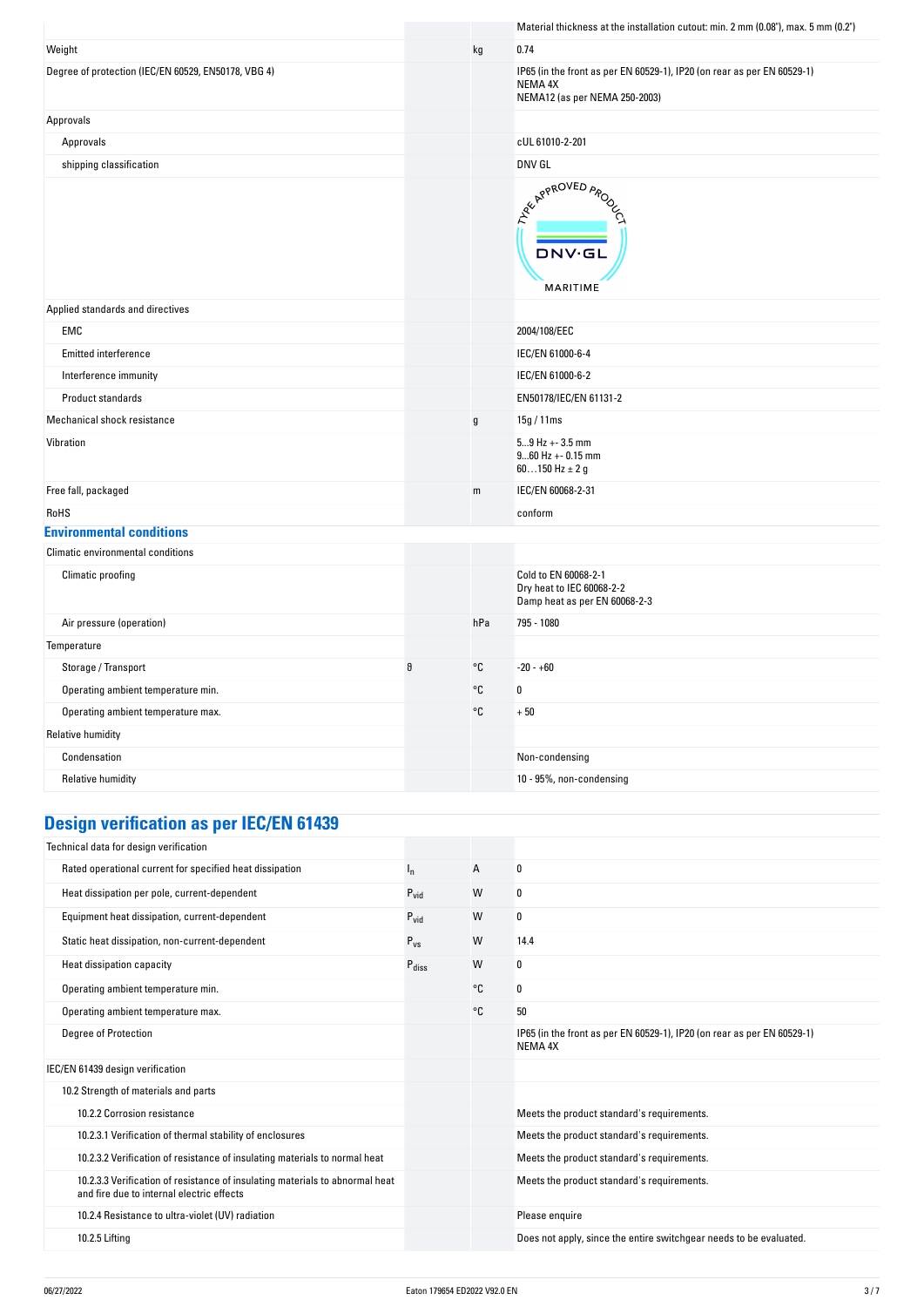| 10.2.6 Mechanical impact                                 | Does not apply, since the entire switchgear needs to be evaluated.                                                                  |
|----------------------------------------------------------|-------------------------------------------------------------------------------------------------------------------------------------|
| 10.2.7 Inscriptions                                      | Meets the product standard's requirements.                                                                                          |
| 10.3 Degree of protection of ASSEMBLIES                  | Meets the product standard's requirements.                                                                                          |
| 10.4 Clearances and creepage distances                   | Meets the product standard's requirements.                                                                                          |
| 10.5 Protection against electric shock                   | Does not apply, since the entire switchgear needs to be evaluated.                                                                  |
| 10.6 Incorporation of switching devices and components   | Does not apply, since the entire switchgear needs to be evaluated.                                                                  |
| 10.7 Internal electrical circuits and connections        | Is the panel builder's responsibility.                                                                                              |
| 10.8 Connections for external conductors                 | Is the panel builder's responsibility.                                                                                              |
| 10.9 Insulation properties                               |                                                                                                                                     |
| 10.9.2 Power-frequency electric strength                 | Is the panel builder's responsibility.                                                                                              |
| 10.9.3 Impulse withstand voltage                         | Is the panel builder's responsibility.                                                                                              |
| 10.9.4 Testing of enclosures made of insulating material | Is the panel builder's responsibility.                                                                                              |
| 10.10 Temperature rise                                   | The panel builder is responsible for the temperature rise calculation. Eaton will<br>provide heat dissipation data for the devices. |
| 10.11 Short-circuit rating                               | Is the panel builder's responsibility.                                                                                              |
| 10.12 Electromagnetic compatibility                      | Is the panel builder's responsibility.                                                                                              |
| 10.13 Mechanical function                                | The device meets the requirements, provided the information in the instruction<br>leaflet (IL) is observed.                         |
|                                                          |                                                                                                                                     |

## **Technical data ETIM 8.0**

| Programmable logic controllers PLC (EG000024) / Graphic panel (EC001412)                                                                                                 |              |                |  |
|--------------------------------------------------------------------------------------------------------------------------------------------------------------------------|--------------|----------------|--|
| Electric engineering, automation, process control engineering / Display and control component / Panel (HMI) / Graphic panel (HMI) (ecl@ss10.0.1-27-33-02-01 [AFX016003]) |              |                |  |
| Supply voltage AC 50 Hz                                                                                                                                                  | $\mathsf{V}$ | $0 - 0$        |  |
| Supply voltage AC 60 Hz                                                                                                                                                  | $\mathsf{V}$ | $0 - 0$        |  |
| Supply voltage DC                                                                                                                                                        | V            | $19.2 - 30$    |  |
| Voltage type of supply voltage                                                                                                                                           |              | DC             |  |
| Number of HW-interfaces industrial Ethernet                                                                                                                              |              | $\overline{2}$ |  |
| Number of interfaces PROFINET                                                                                                                                            |              | $\pmb{0}$      |  |
| Number of HW-interfaces RS-232                                                                                                                                           |              | $\mathbf{1}$   |  |
| Number of HW-interfaces RS-422                                                                                                                                           |              | $\pmb{0}$      |  |
| Number of HW-interfaces RS-485                                                                                                                                           |              | $\overline{1}$ |  |
| Number of HW-interfaces serial TTY                                                                                                                                       |              | $\bf{0}$       |  |
| Number of HW-interfaces USB                                                                                                                                              |              | $\overline{2}$ |  |
| Number of HW-interfaces parallel                                                                                                                                         |              | 0              |  |
| Number of HW-interfaces Wireless                                                                                                                                         |              | $\pmb{0}$      |  |
| Number of HW-interfaces other                                                                                                                                            |              | $\overline{2}$ |  |
| With SW interfaces                                                                                                                                                       |              | Yes            |  |
| Supporting protocol for TCP/IP                                                                                                                                           |              | Yes            |  |
| Supporting protocol for PROFIBUS                                                                                                                                         |              | Yes            |  |
| Supporting protocol for CAN                                                                                                                                              |              | Yes            |  |
| Supporting protocol for INTERBUS                                                                                                                                         |              | No             |  |
| Supporting protocol for ASI                                                                                                                                              |              | No             |  |
| Supporting protocol for KNX                                                                                                                                              |              | No             |  |
| Supporting protocol for Modbus                                                                                                                                           |              | Yes            |  |
| Supporting protocol for Data-Highway                                                                                                                                     |              | No             |  |
| Supporting protocol for DeviceNet                                                                                                                                        |              | No             |  |
| Supporting protocol for SUCONET                                                                                                                                          |              | No             |  |
| Supporting protocol for LON                                                                                                                                              |              | No             |  |
| Supporting protocol for PROFINET IO                                                                                                                                      |              | No             |  |
| Supporting protocol for PROFINET CBA                                                                                                                                     |              | No             |  |
| Supporting protocol for SERCOS                                                                                                                                           |              | No             |  |
| Supporting protocol for Foundation Fieldbus                                                                                                                              |              | No             |  |
| Supporting protocol for EtherNet/IP                                                                                                                                      |              | Yes            |  |
| Supporting protocol for AS-Interface Safety at Work                                                                                                                      |              | No             |  |
| Supporting protocol for DeviceNet Safety                                                                                                                                 |              | No             |  |
| Supporting protocol for INTERBUS-Safety                                                                                                                                  |              | No             |  |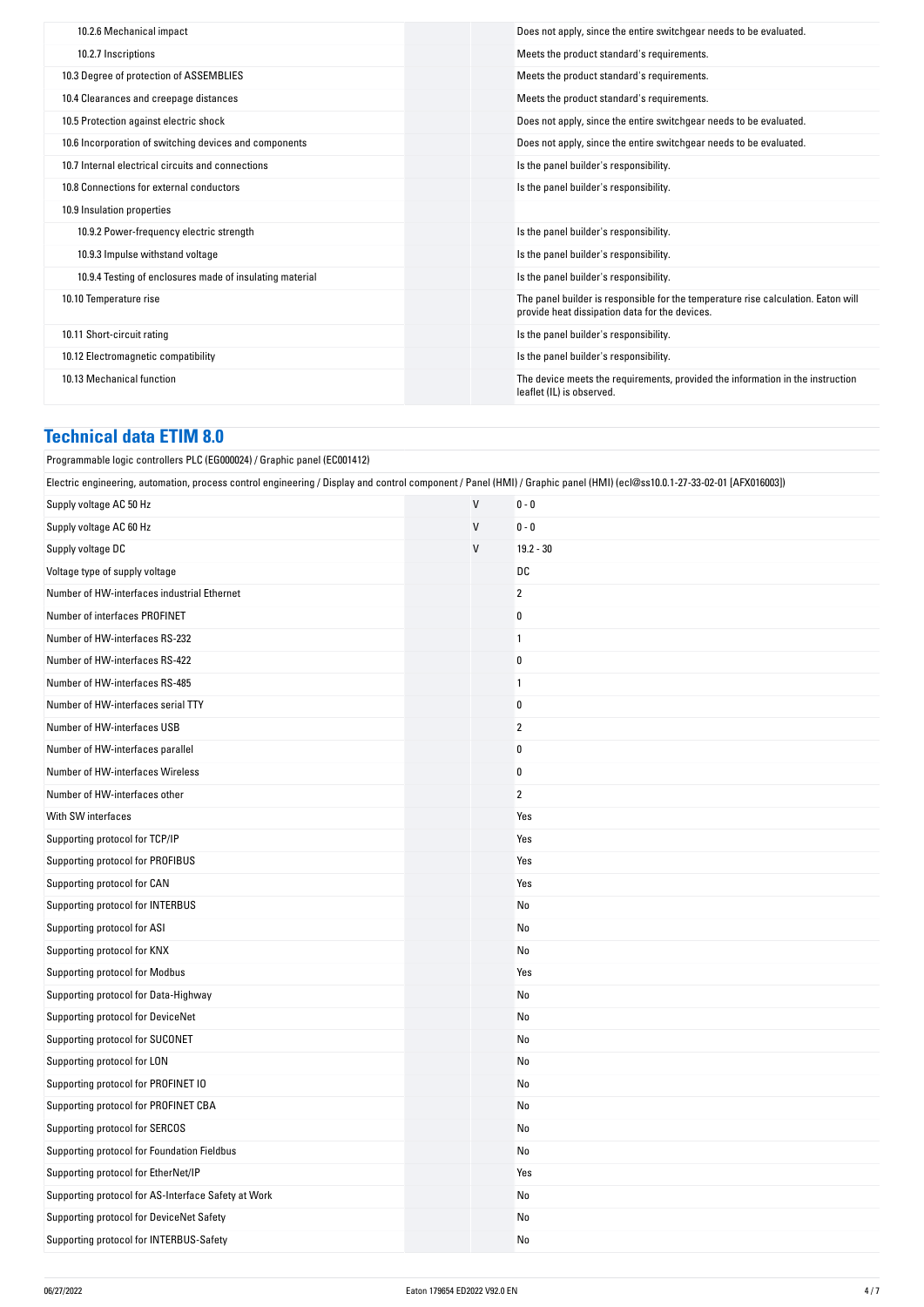| Supporting protocol for PROFIsafe                   |       | No                    |
|-----------------------------------------------------|-------|-----------------------|
| Supporting protocol for SafetyBUS p                 |       | No                    |
| Supporting protocol for other bus systems           |       | No                    |
| Radio standard Bluetooth                            |       | No                    |
| Radio standard Wi-Fi 802.11                         |       | No                    |
| Radio standard GPRS                                 |       | No                    |
| Radio standard GSM                                  |       | No                    |
| Radio standard UMTS                                 |       | No                    |
| 10 link master                                      |       | No                    |
| Type of display                                     |       | <b>TFT</b>            |
| With colour display                                 |       | Yes                   |
| Number of colours of the display                    |       | 16777216              |
| Number of grey-scales/blue-scales of display        |       | 0                     |
| Screen diagonal                                     | inch  | $\overline{7}$        |
| Number of pixels, horizontal                        |       | 1024                  |
| Number of pixels, vertical                          |       | 600                   |
| Useful project memory/user memory                   | kByte | 512000                |
| With numeric keyboard                               |       | No                    |
| With alpha numeric keyboard                         |       | No                    |
| Number of function buttons, programmable            |       | 0                     |
| Number of buttons with LED                          |       | $\pmb{0}$             |
| Number of system buttons                            |       | $\mathbf{1}$          |
| Touch technology                                    |       | Capacitive multitouch |
| With message indication                             |       | Yes                   |
| With message system (incl. buffer and confirmation) |       | Yes                   |
| Process value representation (output) possible      |       | Yes                   |
| Process default value (input) possible              |       | Yes                   |
| With recipes                                        |       | Yes                   |
| Number of password levels                           |       | 200                   |
| With printer output                                 |       | Yes                   |
| Number of online languages                          |       | 100                   |
| Additional software components, loadable            |       | Yes                   |
| Degree of protection (IP), front side               |       | <b>IP65</b>           |
| Degree of protection (NEMA), front side             |       | 12                    |
| Operating temperature                               | °C    | $0 - 50$              |
| Rail mounting possible                              |       | No                    |
| Wall mounting/direct mounting                       |       | No                    |
| Suitable for safety functions                       |       | No                    |
| Width of the front                                  | mm    | 196                   |
| Height of the front                                 | mm    | 135                   |
| Built-in depth                                      | mm    | 43.1                  |

## **Approvals**

| <b>Product Standards</b>                | UL 61010-2-201; IEC/EN 61131-2; CE           |
|-----------------------------------------|----------------------------------------------|
| UL File No.                             | E205091                                      |
| North America Certification             | UL listed, certified by UL for use in Canada |
| Specially designed for North America    | No                                           |
| <b>Current Limiting Circuit-Breaker</b> | No                                           |
| Degree of Protection                    | IEC: IP65, NA: NEMA4X, NEMA12                |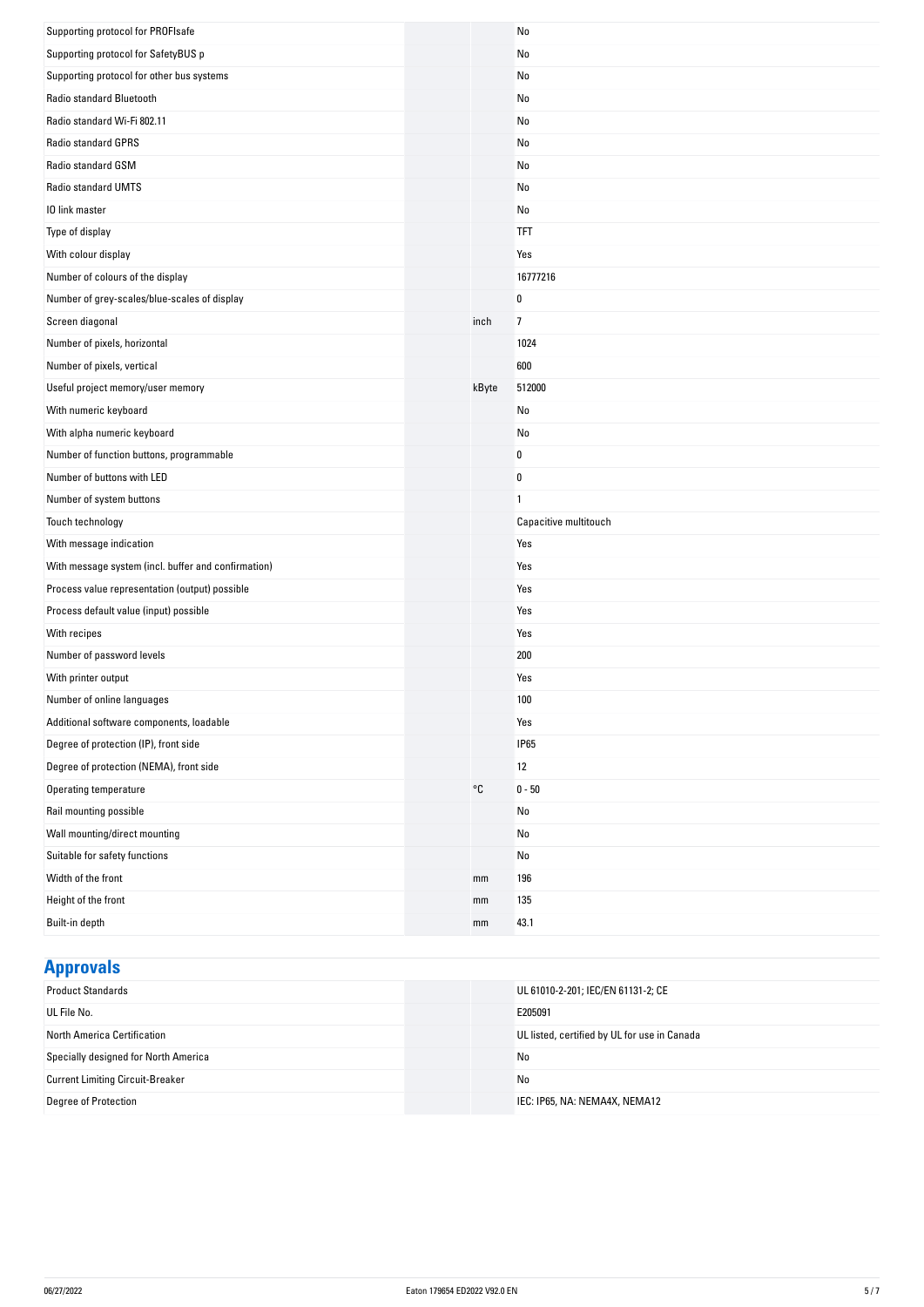## **Dimensions**